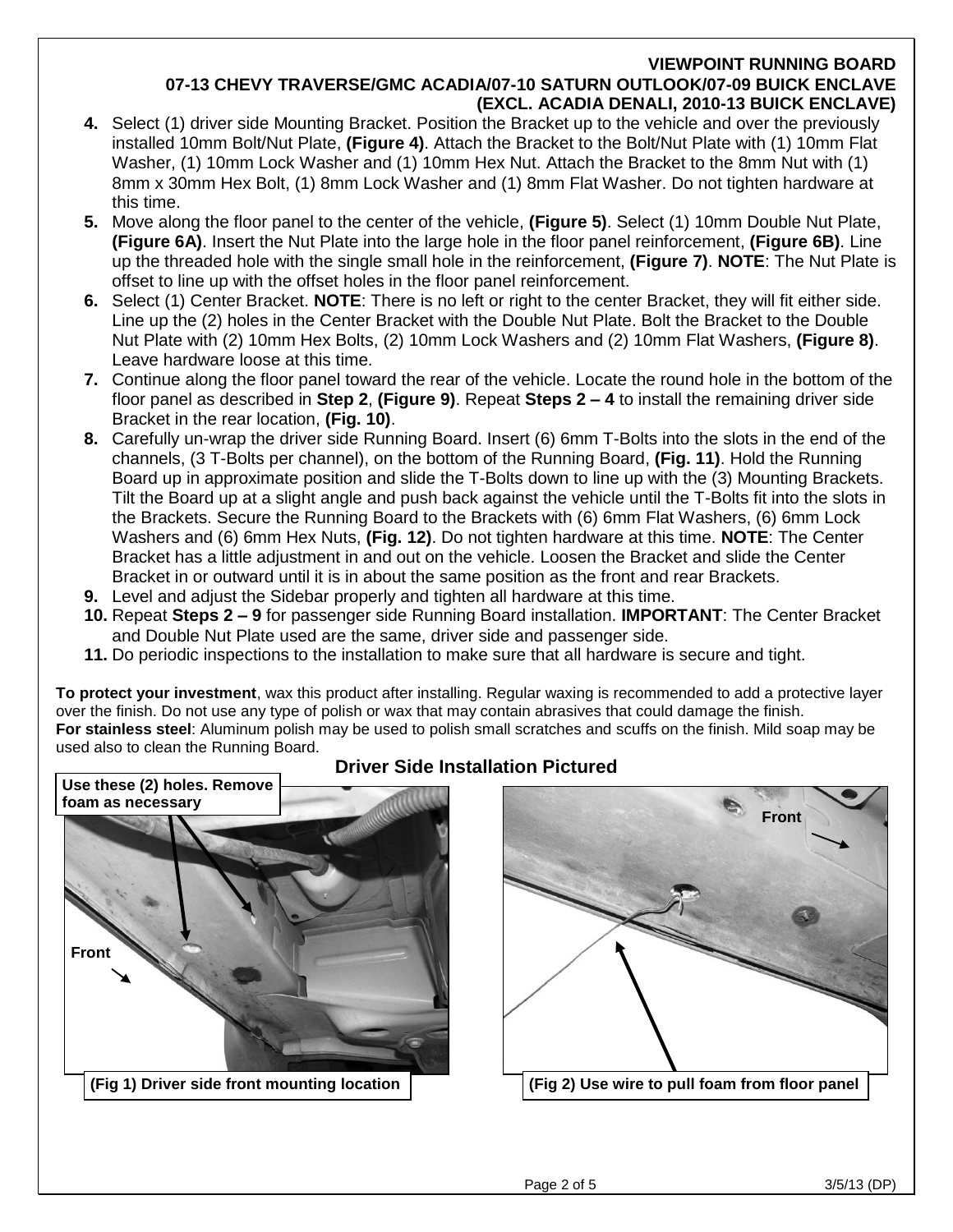## **VGSSB-0815-1261AL 07-13 CHEVY TRAVERSE/GMC ACADIA/07-10 SATURN OUTLOOK/07-09 BUICK ENCLAVE (EXCL. ACADIA DENALI, 2010-13 BUICK ENCLAVE) Driver Side Installation Pictured**

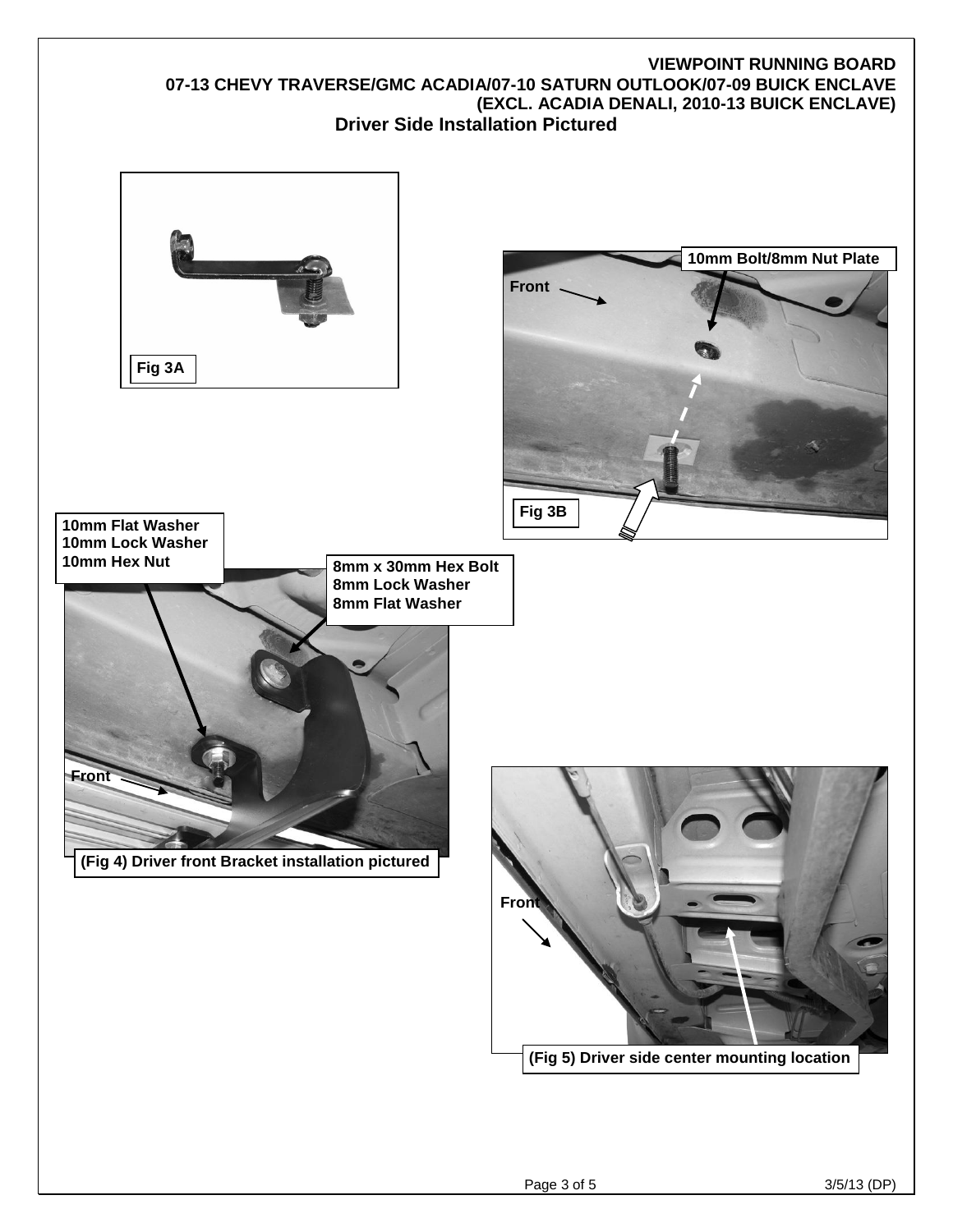## **VGSSB-0815-1261AL 07-13 CHEVY TRAVERSE/GMC ACADIA/07-10 SATURN OUTLOOK/07-09 BUICK ENCLAVE (EXCL. ACADIA DENALI, 2010-13 BUICK ENCLAVE) Driver Side Installation Pictured**

**Note offset holes** 











**(Fig 7) Driver side center mounting location**

**Use these (2) holes. Remove foam as necessary. Insert 10mm Bolt/8mm Nut Plate**

Page 4 of 5